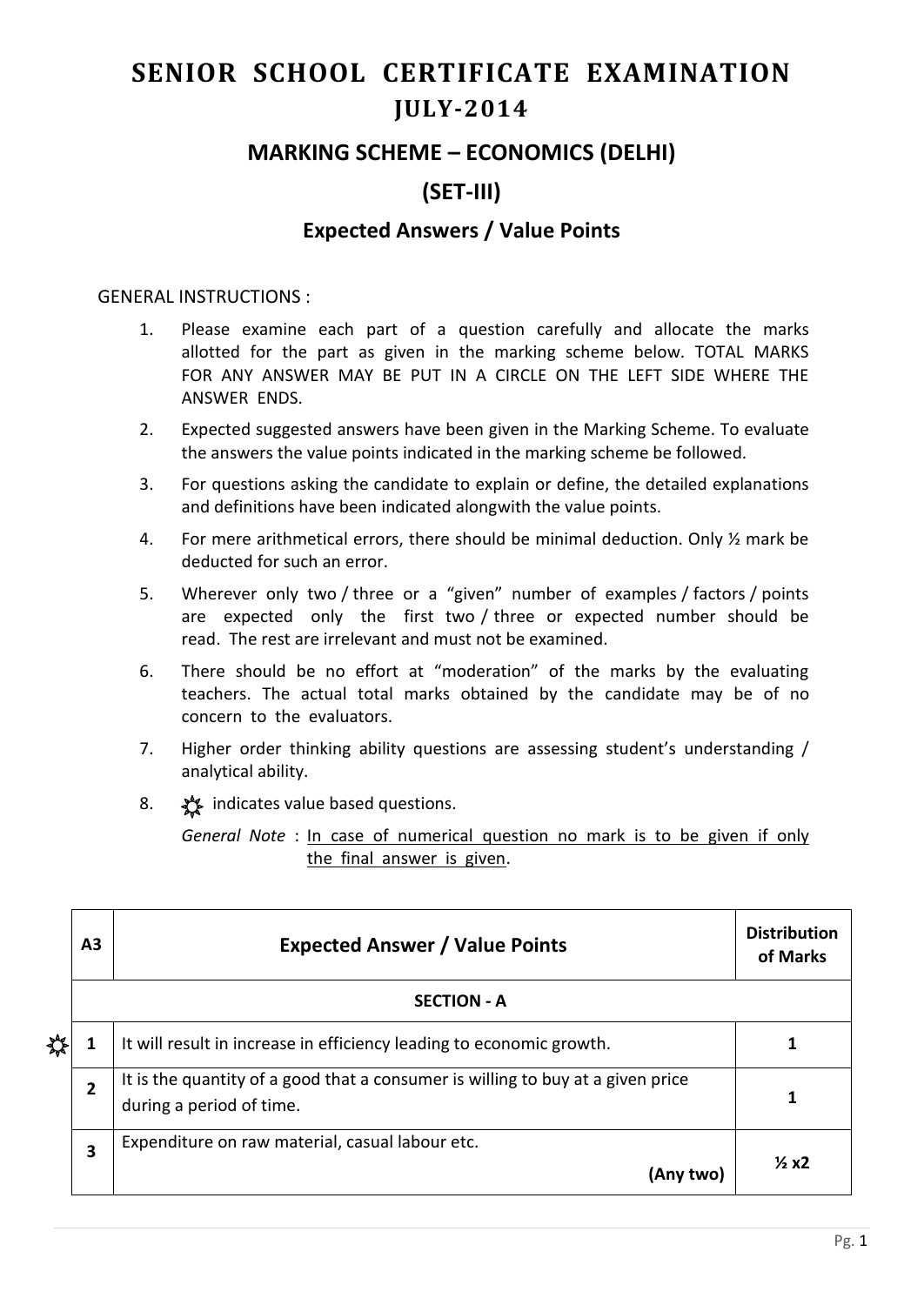| 4  | When any quantity of a commodity can be produced at the given price.                                                                                                                                                                                                                                           |                                           |  |  |  |  |
|----|----------------------------------------------------------------------------------------------------------------------------------------------------------------------------------------------------------------------------------------------------------------------------------------------------------------|-------------------------------------------|--|--|--|--|
| 5  | As TFC is fixed, increase in output results in fall in AFC.                                                                                                                                                                                                                                                    |                                           |  |  |  |  |
| 6  | (i) Use of improved technology leads to fall in cost and thus rise in profits. Price<br>remaining unchanged, supply curve shifts to the right.<br>(ii) Fall in prices of factor inputs reduces cost and thus raises profit. Price<br>remaining unchanged, supply curve shifts to the right.<br>(iii) Any other |                                           |  |  |  |  |
| 7  | (Any two)<br>It arises because resources are scarce and have alternative uses. Since many                                                                                                                                                                                                                      |                                           |  |  |  |  |
|    | goods and services can be produced from these resources, the problem is that<br>which of these should be produced.                                                                                                                                                                                             |                                           |  |  |  |  |
| 8  | <b>AVC</b><br><b>TVC</b><br>Output<br><b>MC</b><br>26<br>26<br>26<br>1<br>18<br>$\overline{2}$<br>22<br>44<br>3<br>20<br>60<br>16<br>20<br>80<br>20<br>4<br>5<br>22<br>110<br>30<br>6<br>24<br>144<br>34                                                                                                       | $\frac{1}{2}x6$                           |  |  |  |  |
| 9  | % change in price = 20<br>% change in supply = $\frac{40}{200} \times 100 = 20$<br>Es = $\frac{\% change in supply}{\% change in price}$<br>$=\frac{20}{20}$<br>Es<br>- 1                                                                                                                                      |                                           |  |  |  |  |
| 10 | When price of A rises, B becomes relatively cheaper. So it is substituted for A.<br>Thus demand for B will rise.<br><b>OR</b><br>Causes of increase in demand :<br>(i) Rise in price of substitute good.<br>(ii) Fall in price of complementary good.<br>(Brief explanation)                                   |                                           |  |  |  |  |
|    | (Any other relevant cause)                                                                                                                                                                                                                                                                                     |                                           |  |  |  |  |
| 11 | $e_d = \frac{P}{Q} \times \frac{\Delta Q}{\Delta P}$<br>-1.5 = $\frac{10}{1500} \times \frac{\Delta Q}{-2}$<br>$\Delta Q = 450$ unit<br>Quantity demanded at Rs. 8 is $Q + \Delta Q = 1500 + 450 = 1950$ units                                                                                                 | 1<br>$1\frac{1}{2}$<br>$\frac{1}{2}$<br>1 |  |  |  |  |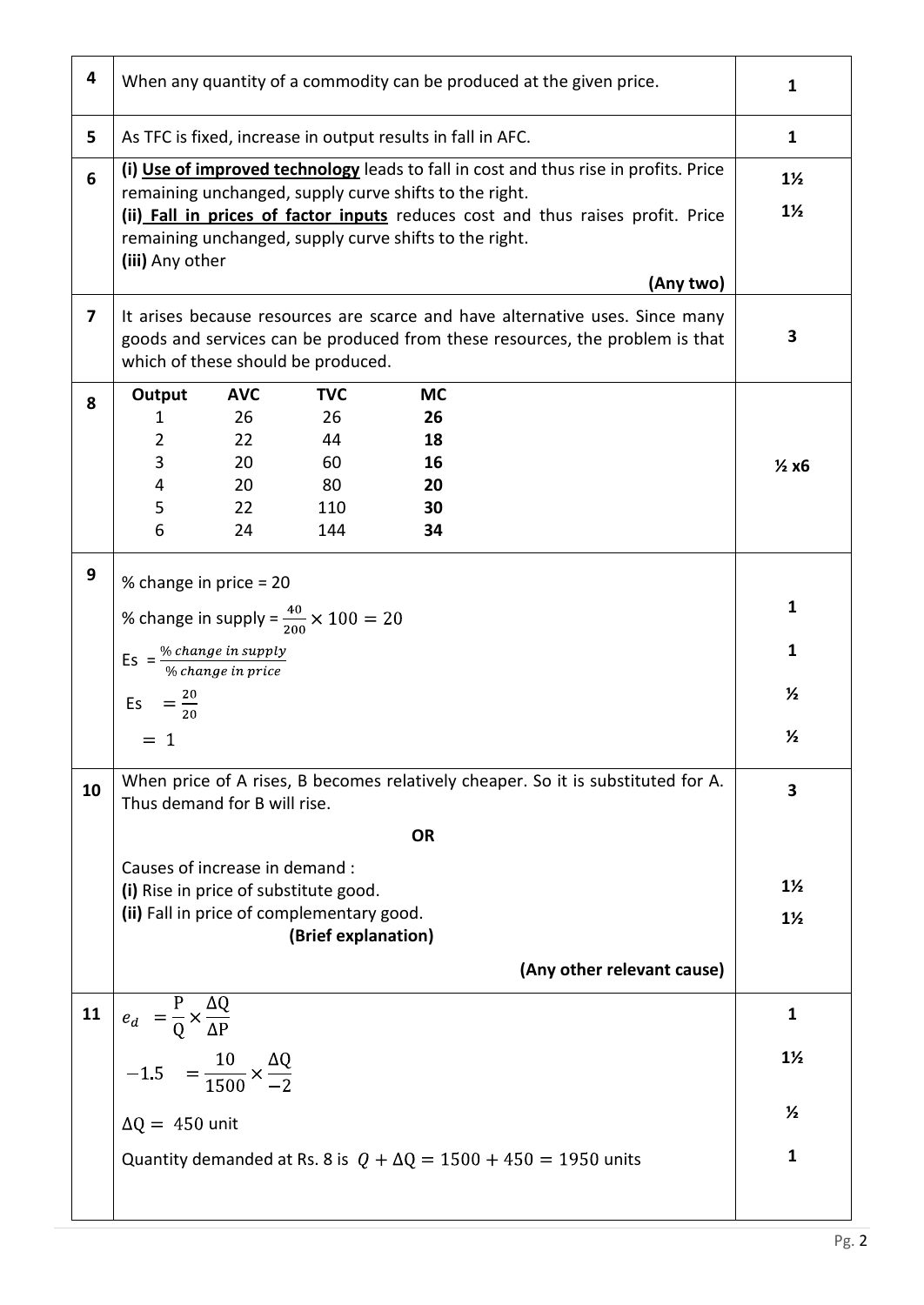|    | <b>OR</b>                                                                                                                                                                                                                                                                                                                                              |        |
|----|--------------------------------------------------------------------------------------------------------------------------------------------------------------------------------------------------------------------------------------------------------------------------------------------------------------------------------------------------------|--------|
|    | bice<br>Qyantity<br>On a straight line downward sloping demand curve AB, price elasticity of<br>demand at point C<br>$E_d = \frac{Lower segment}{Upper segment}$                                                                                                                                                                                       | 4      |
|    | $=\frac{CB}{AC}$                                                                                                                                                                                                                                                                                                                                       |        |
| 12 | Main features of a perfectly competitive market :<br>(i) There are very large number of buyers and sellers<br>(ii) The products are homogenous.<br>(iii) There is free entry and exit of firms.<br>(iv) Buyers and sellers have perfect knowledge of the market.                                                                                       | 1x4    |
| 13 | For the consumer to be in equilibrium, equilibrium condition to be fulfilled is:<br>$\frac{MUx}{Px} = \frac{MUy}{Py}$<br>Suppose the price of x falls, then<br>Px<br>Pν<br>Since per rupee $MUx$ is higher, the consumer will buy more of X.                                                                                                           |        |
|    | Thus there is an inverse relationship between price and demand for a good.<br>Let the two goods the consumer consumes be X and Y.                                                                                                                                                                                                                      |        |
| 14 | The two conditions of equilibrium are :<br>(1) MRS = $\frac{P_x}{P_v}$<br>(2) MRS falls as more of X is consumed in place of Y.                                                                                                                                                                                                                        | 1<br>1 |
|    | <b>Explanation:</b>                                                                                                                                                                                                                                                                                                                                    |        |
|    | (1) Suppose MRS > $\frac{P_x}{P_v}$ i.e. consumer is not in equilibrium. It means that to<br>obtain one more unit of X consumer is willing to sacrifice more units of Y as<br>compared to what is required in the market. The consumer buys more of X.<br>MRS falls and continues to fall till it is equal to $\frac{P_x}{P_y}$ and the consumer is in | 3      |
|    | equilibrium.                                                                                                                                                                                                                                                                                                                                           |        |
|    | (2) Unless MRS falls as consumer consumes more of X, the consumer will not<br>reach equilibrium again.                                                                                                                                                                                                                                                 | 1      |
|    | (Explanation based on MRS $<\frac{P_x}{P_v}$ is also correct)                                                                                                                                                                                                                                                                                          |        |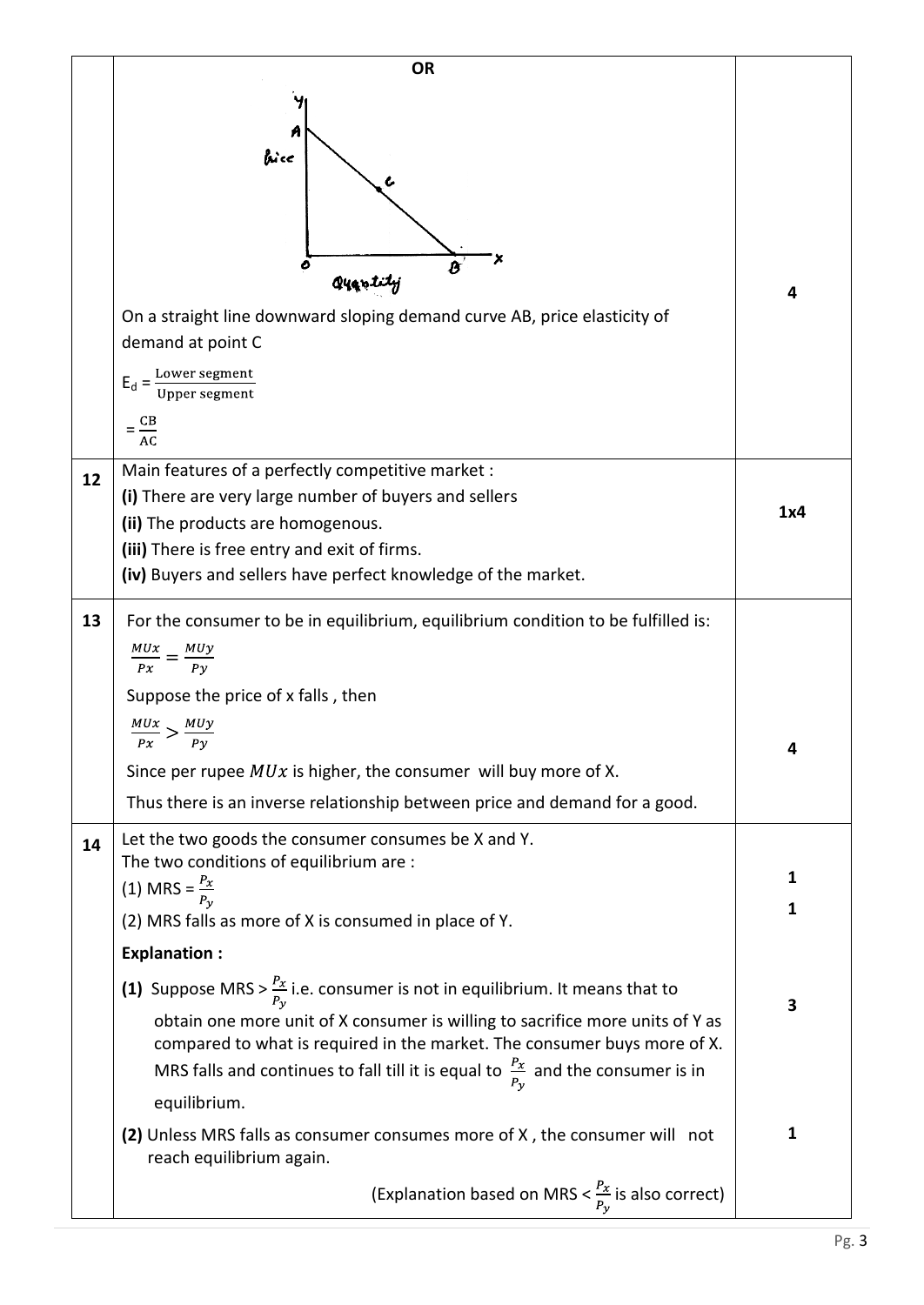|    | <b>OR</b><br>Assuming that the only two goods the consumer consumes are X and Y, the                                                                              |            |                                                                                           |               |                                                                    |                                                                                                                                                                  |              |
|----|-------------------------------------------------------------------------------------------------------------------------------------------------------------------|------------|-------------------------------------------------------------------------------------------|---------------|--------------------------------------------------------------------|------------------------------------------------------------------------------------------------------------------------------------------------------------------|--------------|
|    | conditions of equilibrium are :                                                                                                                                   |            |                                                                                           |               |                                                                    | 1                                                                                                                                                                |              |
|    | (1) $\frac{MU_x}{P_x} = \frac{MU_y}{P_y}$                                                                                                                         |            |                                                                                           |               |                                                                    |                                                                                                                                                                  | $\mathbf{1}$ |
|    |                                                                                                                                                                   |            | (2) MU falls as more is consumed                                                          |               |                                                                    |                                                                                                                                                                  |              |
|    |                                                                                                                                                                   |            |                                                                                           |               |                                                                    | <b>Explanation : (1)</b> Suppose $\frac{M U_x}{P_x} > \frac{M U_y}{P_y}$ . The consumer will not be in equilibrium                                               |              |
|    | because per rupee MU of X is greater than per rupee MU of Y. This will induce<br>the consumer to buy more of X by reducing expenditure on Y. It will lead to fall |            |                                                                                           |               |                                                                    |                                                                                                                                                                  | 3            |
|    |                                                                                                                                                                   |            | in MUx and rise in MUy. This will continue till $\frac{M U_x}{P_x} = \frac{M U_y}{P_y}$ . |               |                                                                    |                                                                                                                                                                  |              |
|    | equilibrium.                                                                                                                                                      |            |                                                                                           |               |                                                                    | (2) Unless MU falls as more of a good is consumed the consumer will not reach                                                                                    |              |
|    |                                                                                                                                                                   |            | (Explanation based on $\frac{M U_x}{P_x} < \frac{M U_y}{P_y}$ is also correct.)           |               |                                                                    |                                                                                                                                                                  | 1            |
| 15 | Output                                                                                                                                                            | TC         | TR                                                                                        | <b>MC</b>     | <b>MR</b>                                                          |                                                                                                                                                                  |              |
|    | 1                                                                                                                                                                 | 21         | 18                                                                                        | 21            | 18                                                                 |                                                                                                                                                                  |              |
|    | $\overline{2}$                                                                                                                                                    | 39         | 36                                                                                        | 18            | 18                                                                 |                                                                                                                                                                  |              |
|    | 3                                                                                                                                                                 | 54         | 54                                                                                        | 15            | 18                                                                 |                                                                                                                                                                  |              |
|    | 4                                                                                                                                                                 | 72         | 72                                                                                        | 18            | 18                                                                 |                                                                                                                                                                  | $\mathbf{2}$ |
|    | 5                                                                                                                                                                 | 93         | 90                                                                                        | 21            | 18                                                                 |                                                                                                                                                                  | 1            |
|    |                                                                                                                                                                   |            | The conditions of producer's equilibrium are                                              |               |                                                                    |                                                                                                                                                                  |              |
|    | (1) MC must be equal to MR                                                                                                                                        |            |                                                                                           |               |                                                                    |                                                                                                                                                                  | 1            |
|    |                                                                                                                                                                   |            |                                                                                           |               |                                                                    | (2) Beyond the level of output at which MC=MR, MC must be greater than MR.                                                                                       |              |
|    |                                                                                                                                                                   |            | equilibrium if he produces 4 units of output.                                             |               |                                                                    | Both these conditions are satisfied at 4 units of output, so producer is in                                                                                      | 2            |
| 16 |                                                                                                                                                                   |            |                                                                                           |               | quantity demanded then there is "excess supply" of this commodity. | When at the given price of a commodity its quantity supplied is greater than its                                                                                 | 1            |
|    |                                                                                                                                                                   | Price<br>P | contraction of supply as shown by arrows in the diagram.                                  | Q<br>Quantity |                                                                    | At price $OPT$ there excess supply equals to AB. This result in competition among<br>sellers. Price will falls as a result there will be expansion of demand and | $\mathbf{2}$ |
|    | supplied are equal to OQ.                                                                                                                                         |            |                                                                                           |               |                                                                    | These changes continue till price falls to OP at which quantity demanded and                                                                                     | 3            |

 $\frac{1}{\text{pg. 4}}$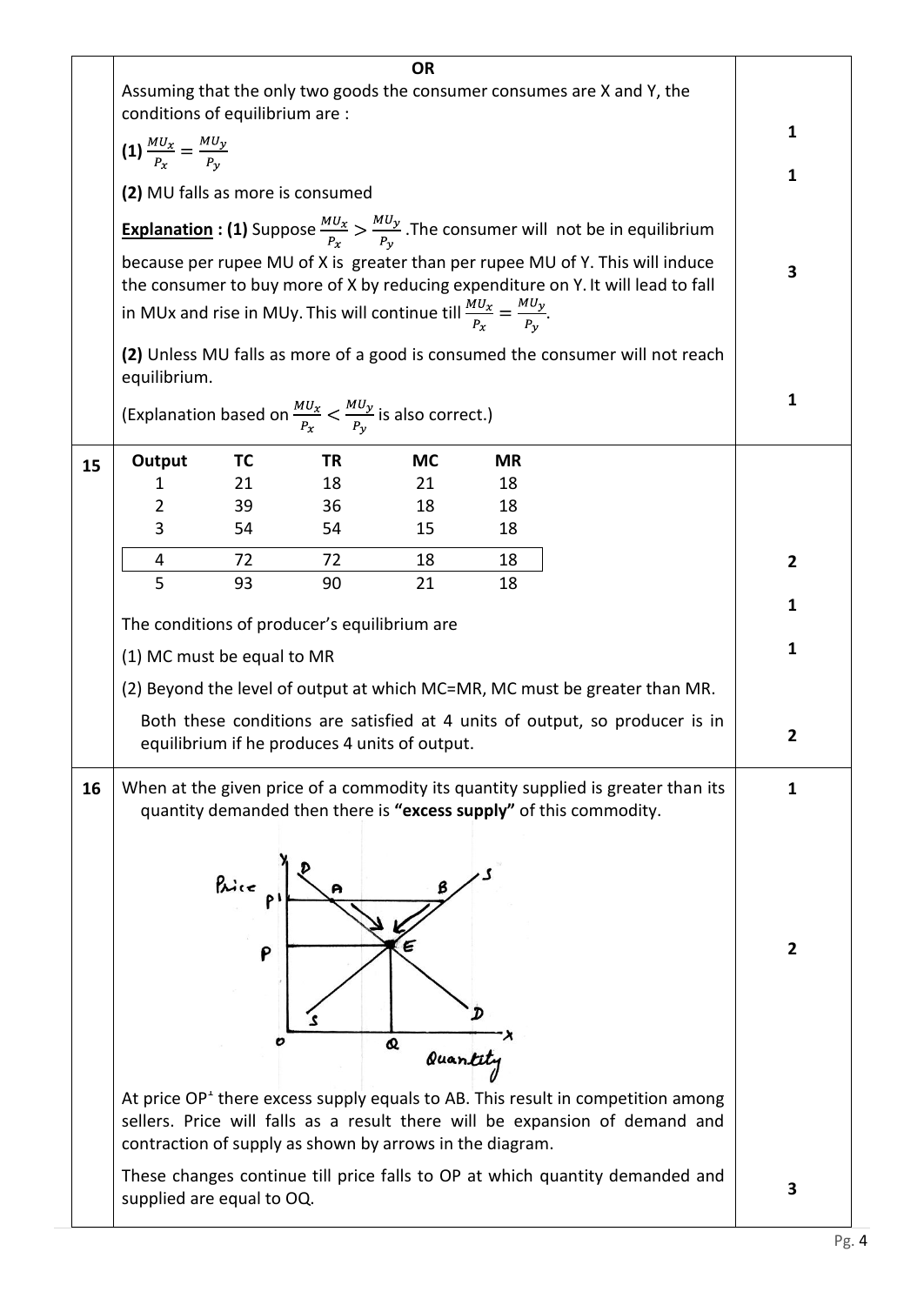|    | For the blind Candidates                                                                                                                                                                                                                                                                         |                |  |  |  |  |  |
|----|--------------------------------------------------------------------------------------------------------------------------------------------------------------------------------------------------------------------------------------------------------------------------------------------------|----------------|--|--|--|--|--|
|    | <b>Price</b><br><b>Supply</b><br>Demand                                                                                                                                                                                                                                                          | $\overline{2}$ |  |  |  |  |  |
|    | 10<br>40<br>30                                                                                                                                                                                                                                                                                   |                |  |  |  |  |  |
|    | 35<br>35<br>9                                                                                                                                                                                                                                                                                    |                |  |  |  |  |  |
|    | 8<br>25<br>40<br>(Or any other schedule)                                                                                                                                                                                                                                                         |                |  |  |  |  |  |
|    |                                                                                                                                                                                                                                                                                                  |                |  |  |  |  |  |
|    | At price $10/-$ there is excess supply equal to (40-30) = 10 units                                                                                                                                                                                                                               | 3              |  |  |  |  |  |
|    | Explanation (Same as given above)                                                                                                                                                                                                                                                                |                |  |  |  |  |  |
|    | <b>SECTION - B</b>                                                                                                                                                                                                                                                                               |                |  |  |  |  |  |
| 17 | Bread, sugar etc. purchased by a restaurant                                                                                                                                                                                                                                                      | 1              |  |  |  |  |  |
| 18 | Addition made to the stock of capital during the year.                                                                                                                                                                                                                                           | 1              |  |  |  |  |  |
| 19 | Time deposits are deposits which can be withdrawn after a fixed period.                                                                                                                                                                                                                          | 1              |  |  |  |  |  |
| 20 | A tax whose impact and incidence fall on the same person.                                                                                                                                                                                                                                        | 1              |  |  |  |  |  |
| 21 | It is a statement of expected receipts and expenditure of the government<br>during a financial year.                                                                                                                                                                                             |                |  |  |  |  |  |
| 22 | The ratio of increase in income to increase in investment $\left(\frac{\Delta Y}{\Delta I}\right)$ is called<br>investment multiplier.<br>Investment Multiplier K= $\frac{1}{MPS}$ OR K= $\frac{1}{1-MPC}$                                                                                       |                |  |  |  |  |  |
|    | The minimum value of MPS is zero (MPC=1), in this case value of Multiplier is                                                                                                                                                                                                                    |                |  |  |  |  |  |
|    | infinity which is its maximum value.<br>The maximum value of MPS is 1 (MPC=0). In this case $K=1$ which is its minimum<br>value.                                                                                                                                                                 |                |  |  |  |  |  |
| 23 | The current account of BOP records :<br>Exports and imports of goods, Exports and imports of services, Income receipts<br>and payments and Transfer receipts and payment.<br>Whereas the capital account records :<br>Borrowings from and to abroad, Investments from and to abroad and Decrease |                |  |  |  |  |  |
| 24 | and increase in foreign exchange reserves.<br>1. Incomes are created in production units.                                                                                                                                                                                                        |                |  |  |  |  |  |
|    | 2. Production units distribute this income to households in return for factor<br>services provided.<br>3. Households spend this income on goods and services produced by the                                                                                                                     | 3              |  |  |  |  |  |
|    | production units, thus making the circular flow of income complete.                                                                                                                                                                                                                              |                |  |  |  |  |  |
|    | (Diagram Not necessary)                                                                                                                                                                                                                                                                          |                |  |  |  |  |  |
| 25 | Money as a store of value implies that it can be stored for use in future. One<br>can use one's present income in the future because money comes in the<br>convenient denominations and is easily portable.                                                                                      | 3              |  |  |  |  |  |
|    | <b>OR</b>                                                                                                                                                                                                                                                                                        |                |  |  |  |  |  |
|    | Central bank is banker to the government like commercial banks are to the<br>public. It accepts deposits from government and gives loans to the                                                                                                                                                  |                |  |  |  |  |  |
|    |                                                                                                                                                                                                                                                                                                  |                |  |  |  |  |  |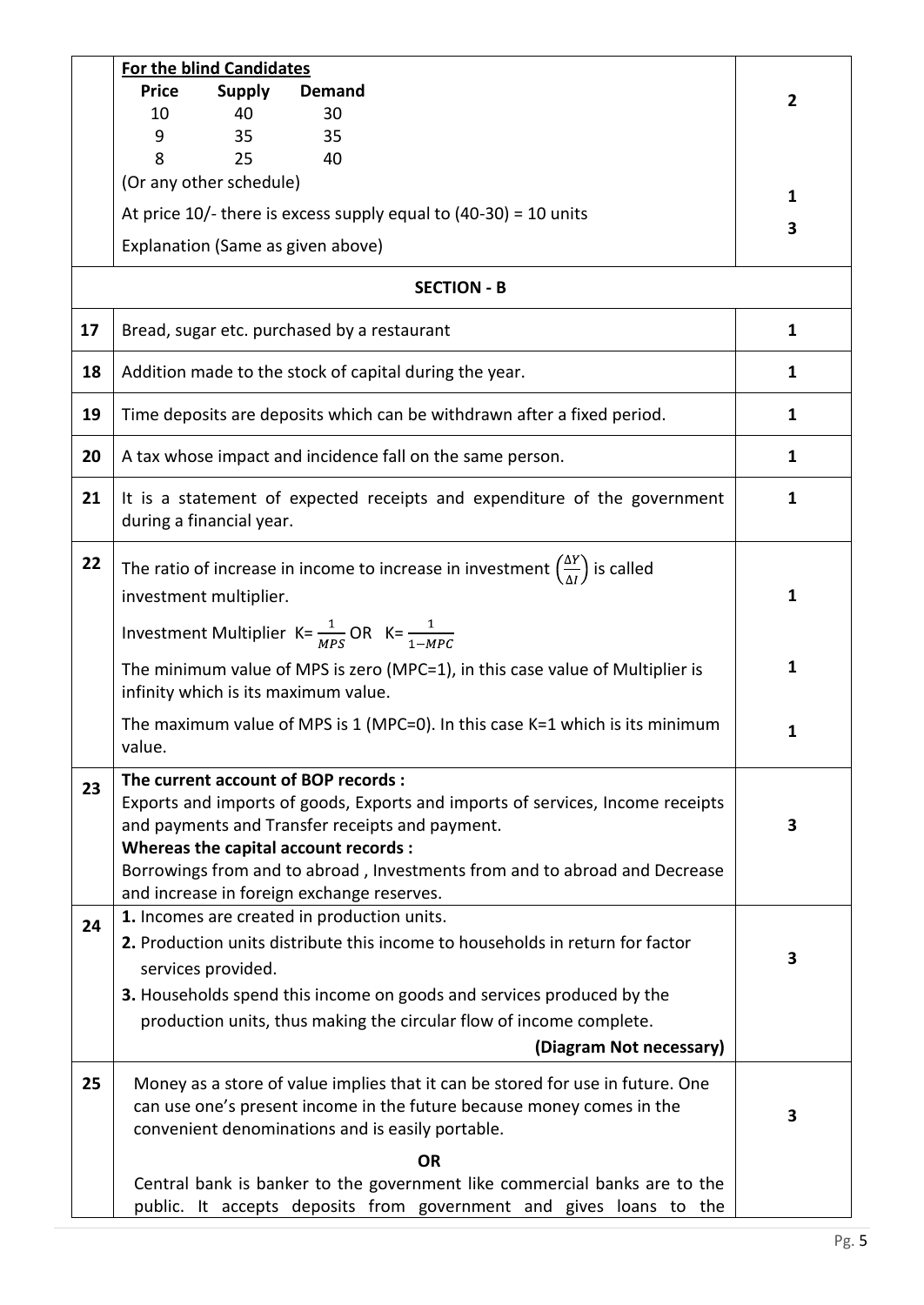|              |    |                                                                                                                                                                                                                                                                                                                                                                                                                                                                                                                                                                                                                                                                                                                                                                                                                                                                                                                                                                                                                                                          | 3                       |  |  |  |  |
|--------------|----|----------------------------------------------------------------------------------------------------------------------------------------------------------------------------------------------------------------------------------------------------------------------------------------------------------------------------------------------------------------------------------------------------------------------------------------------------------------------------------------------------------------------------------------------------------------------------------------------------------------------------------------------------------------------------------------------------------------------------------------------------------------------------------------------------------------------------------------------------------------------------------------------------------------------------------------------------------------------------------------------------------------------------------------------------------|-------------------------|--|--|--|--|
|              |    | government in times of need.                                                                                                                                                                                                                                                                                                                                                                                                                                                                                                                                                                                                                                                                                                                                                                                                                                                                                                                                                                                                                             |                         |  |  |  |  |
|              | 26 | Average propensity to save is the ratio of saving and income i.e. S/Y.<br>The sum of average propensity to save and average propensity consume is 1.                                                                                                                                                                                                                                                                                                                                                                                                                                                                                                                                                                                                                                                                                                                                                                                                                                                                                                     |                         |  |  |  |  |
|              |    |                                                                                                                                                                                                                                                                                                                                                                                                                                                                                                                                                                                                                                                                                                                                                                                                                                                                                                                                                                                                                                                          |                         |  |  |  |  |
|              | 27 | Money creation (or deposit creation or credit creation) by the banks is<br>determined by (i) the amount of the initial fresh deposits and (ii) the Legal<br>Reserve Ratio (LRR) the minimum ratio of deposit legally required to be kept as<br>liquid assets by the banks. It is assumed that all the money that goes out of<br>banks is redeposited into the banks.<br>Let the LRR be 20% and there is a fresh deposits of Rs. 10,000. As required the<br>banks keep 20% i.e. Rs. 2000 as reserves. Suppose the banks lend the<br>remaining Rs. 8000. Those who borrow, use this money for making payments.<br>As assumed those who receive payments, put the money back into the banks.<br>In this way banks receive fresh deposits of Rs. 8000. The banks again keep 20%<br>i.e. Rs. 1600 as reserves and lend Rs. 6400, which is also 80% of the last<br>deposit. The money again comes back to the banks leading to a fresh deposit of<br>Rs. 6400. The money goes on multiplying in this way, and ultimately total<br>money creation is Rs. 50000. | 4                       |  |  |  |  |
|              |    | Given the amount of fresh deposit and the LRR, the total money creation is :                                                                                                                                                                                                                                                                                                                                                                                                                                                                                                                                                                                                                                                                                                                                                                                                                                                                                                                                                                             |                         |  |  |  |  |
|              |    | Total money creation = Initial deposit $\times \frac{1}{LRR}$                                                                                                                                                                                                                                                                                                                                                                                                                                                                                                                                                                                                                                                                                                                                                                                                                                                                                                                                                                                            |                         |  |  |  |  |
|              |    | <b>OR</b>                                                                                                                                                                                                                                                                                                                                                                                                                                                                                                                                                                                                                                                                                                                                                                                                                                                                                                                                                                                                                                                |                         |  |  |  |  |
|              |    | Purchase or sale of government securities by central bank in the open market is<br>called open market operations. When central bank wants to increase money<br>supply, it buys Govt. securities and money supply increases. When it wants to<br>decrease money supply it sells government securities and money supply<br>decreases.                                                                                                                                                                                                                                                                                                                                                                                                                                                                                                                                                                                                                                                                                                                      | $\overline{\mathbf{4}}$ |  |  |  |  |
|              | 28 | $NVA$ at $F.C. = (iv) + (ii) - (i) - (iii) - (v)$                                                                                                                                                                                                                                                                                                                                                                                                                                                                                                                                                                                                                                                                                                                                                                                                                                                                                                                                                                                                        | $\overline{2}$          |  |  |  |  |
|              |    | $= 500 + 50 - 300 - 70 - 20$                                                                                                                                                                                                                                                                                                                                                                                                                                                                                                                                                                                                                                                                                                                                                                                                                                                                                                                                                                                                                             | $1\frac{1}{2}$          |  |  |  |  |
|              |    | $=$ Rs. 160 lakhs.                                                                                                                                                                                                                                                                                                                                                                                                                                                                                                                                                                                                                                                                                                                                                                                                                                                                                                                                                                                                                                       | $\frac{1}{2}$           |  |  |  |  |
| <del>∛</del> | 29 | Controlling rise in price of foreign exchange makes imports cheaper. The<br>economic value is that common man now has to pay less for goods and services<br>imported.                                                                                                                                                                                                                                                                                                                                                                                                                                                                                                                                                                                                                                                                                                                                                                                                                                                                                    | $\overline{\mathbf{4}}$ |  |  |  |  |
|              | 30 | Personal Disposable Income $=$                                                                                                                                                                                                                                                                                                                                                                                                                                                                                                                                                                                                                                                                                                                                                                                                                                                                                                                                                                                                                           | 3                       |  |  |  |  |
|              |    | $(i) + (iii) + (vi) + (vii) - (ix) - (ii) - (v) - (viii)$                                                                                                                                                                                                                                                                                                                                                                                                                                                                                                                                                                                                                                                                                                                                                                                                                                                                                                                                                                                                |                         |  |  |  |  |
|              |    | $= 700 + (-20) + 80 + 60 - (-10) - 40 - 150 - 70$<br>$= Rs 570$ Crore                                                                                                                                                                                                                                                                                                                                                                                                                                                                                                                                                                                                                                                                                                                                                                                                                                                                                                                                                                                    | 1                       |  |  |  |  |
|              |    | <b>OR</b>                                                                                                                                                                                                                                                                                                                                                                                                                                                                                                                                                                                                                                                                                                                                                                                                                                                                                                                                                                                                                                                |                         |  |  |  |  |
|              |    | $N.I = (iv) + (ii) + (i) + (vi) + (iii) - (vii)$                                                                                                                                                                                                                                                                                                                                                                                                                                                                                                                                                                                                                                                                                                                                                                                                                                                                                                                                                                                                         | 3                       |  |  |  |  |
|              |    | $= 600 + 300 + 150 + 50 + (-20) - 90$                                                                                                                                                                                                                                                                                                                                                                                                                                                                                                                                                                                                                                                                                                                                                                                                                                                                                                                                                                                                                    | $\overline{2}$          |  |  |  |  |
|              |    | $=$ Rs 990 Crore                                                                                                                                                                                                                                                                                                                                                                                                                                                                                                                                                                                                                                                                                                                                                                                                                                                                                                                                                                                                                                         | $\mathbf{1}$            |  |  |  |  |